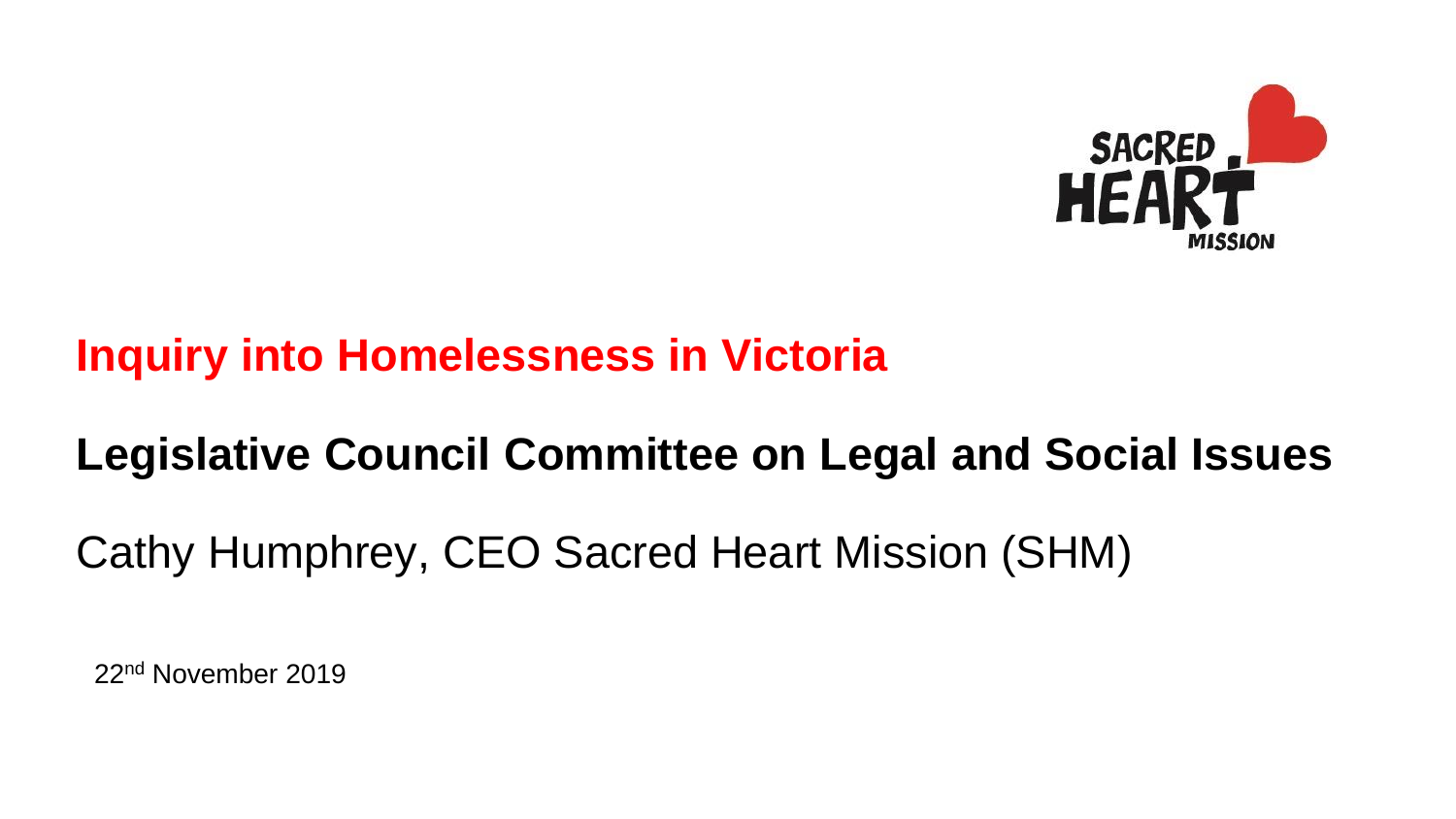- SHM supported just under **900 people** in 2017-18 across our short-term support programs.
- For these programs, we are funded to support clients with standardised six-week or thirteen-week support periods.

#### **Outcomes in 2017-18**

- Of those presenting with **housing (54%)** at risk, SHM successfully supported **96%** of clients to sustain their tenancies.
- Of those presenting **without housing (46%)** , SHM housed **11%** of clients.
- This is due to a lack of available housing and support periods not being long enough to deliver results.

#### **Findings**

- When people are at housing risk the current support is appropriate and we are able to keep them sustained in housing.
- For people without housing, outcomes are impacted by both housing supply and the length and intensity of support available.
- Where a client is experiencing increased complexity and/or lacking housing, there is need for longer-term and multi-layered support.
- This is seen by the number of people presenting with repeat support periods within 12 months, whose needs are not met in the prescribed period.
- The average number of support periods for all clients is 1.77, rising to 2.55 for those without housing.

Based on these findings, we propose moving to a support model along a Continuum of Care, which would be supported by our proposed Housing Supply strategy.

#### **How SHM data compares to AIHW Specialist Homelessness Services data in 2017-18**

|                                             | <b>SHM</b> | <b>AIHW</b> |  |
|---------------------------------------------|------------|-------------|--|
| Clients presenting as housed                | 54%        | 57%         |  |
| Clients presenting without housing          | 46%        | 43%         |  |
| Clients supported to sustain their housing  | 96%        | 84-85%      |  |
| First time clients arriving at our services | 58%        | 46%         |  |
| Average number of support periods           | 1.77       | 1.8         |  |
| Number of clients with > 2 support periods  | 37%        | 33%         |  |
| Number of clients with > 3 support periods  | 18%        | 15%         |  |
| Clients without housing at start of support |            |             |  |
| Situation at end of support: homeless       | 89%        | 61.8%       |  |
| Situation at end of support: housed         | 11%        | 38.2%       |  |
| <b>Clients housed at start of support</b>   |            |             |  |
| Situation at end of support: homeless       | 4%         | 9.7%        |  |
| Situation at end of support: housed         | 96%        | 90.3%       |  |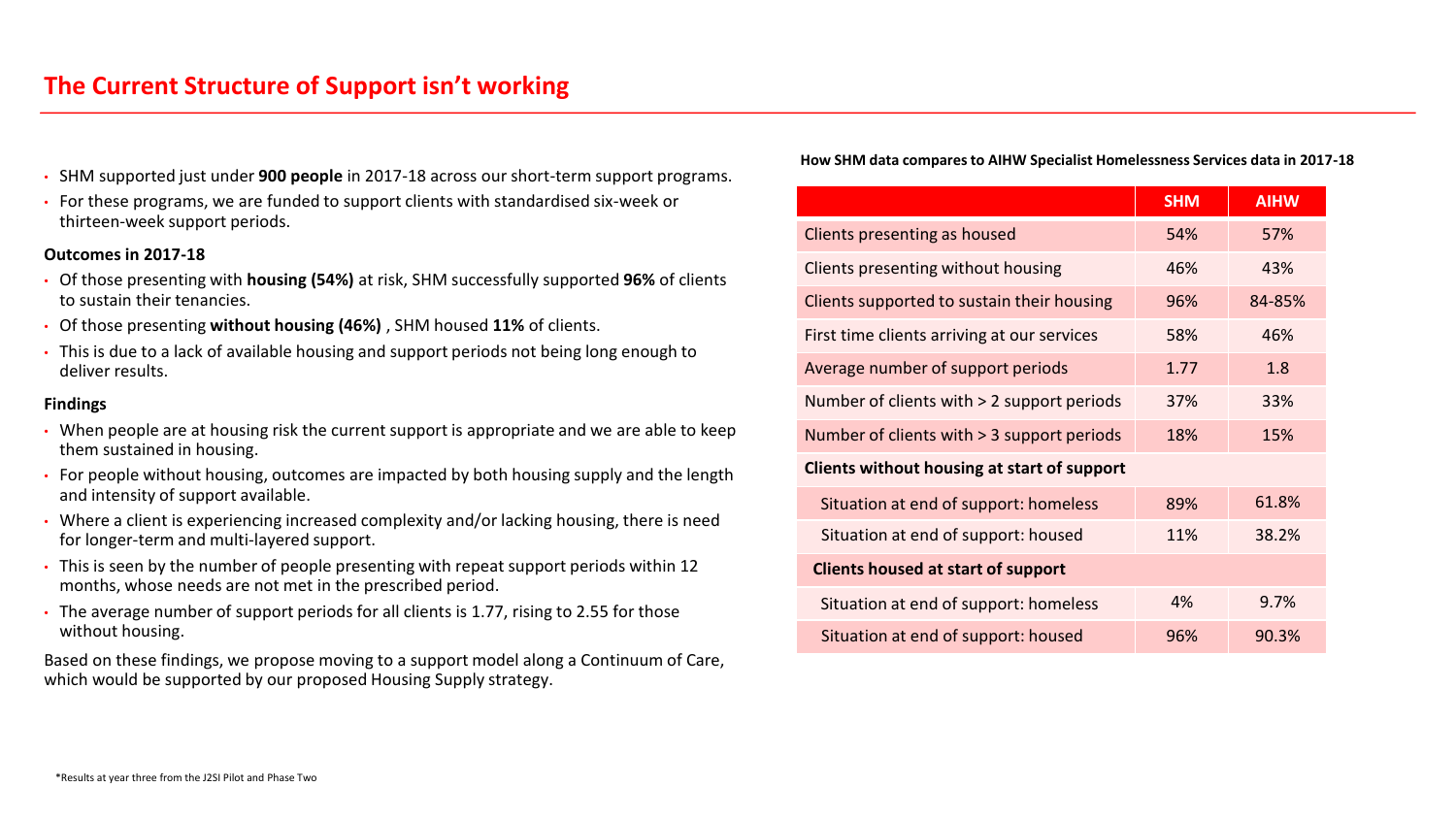